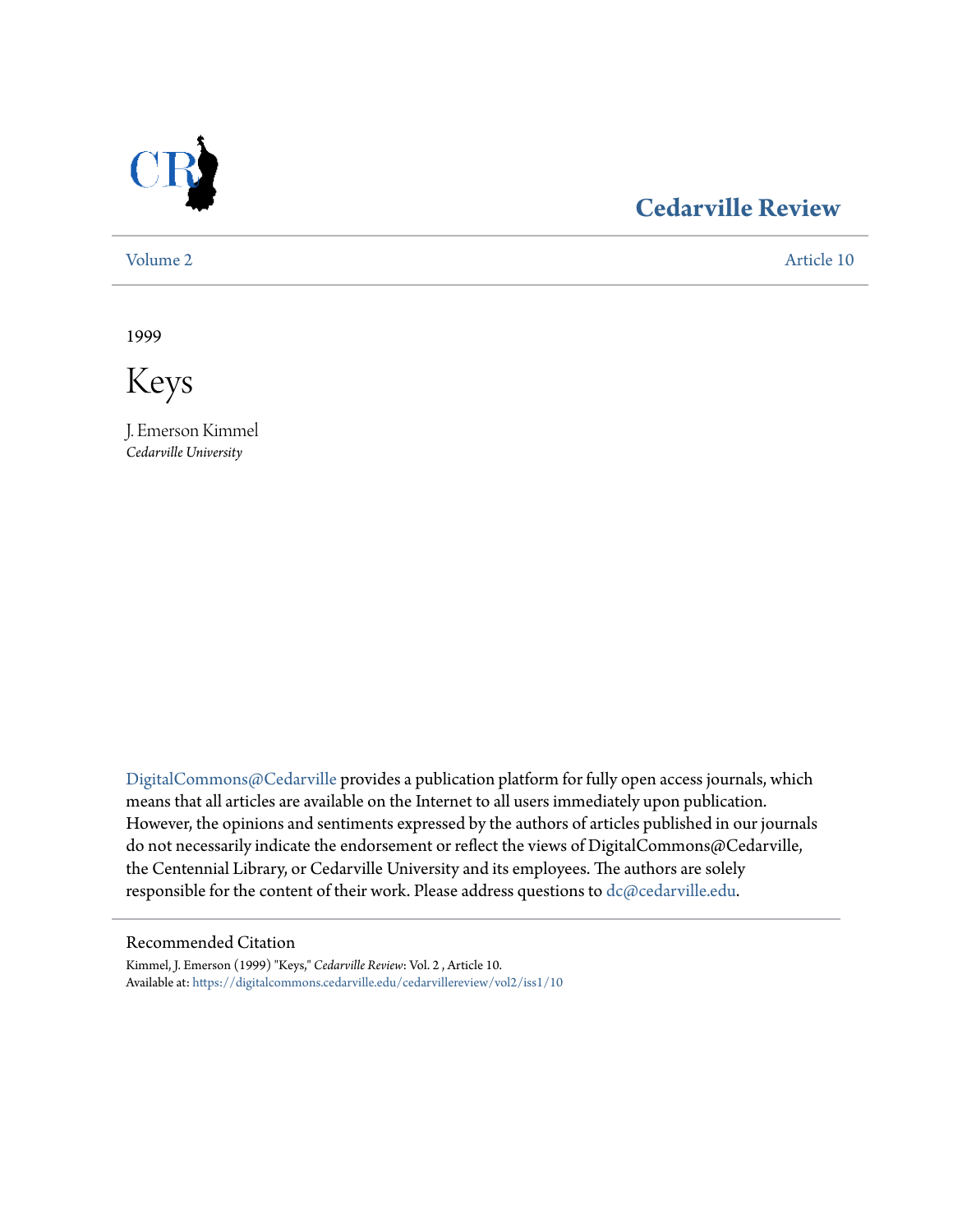# Keys

Browse the contents of [this issue](https://digitalcommons.cedarville.edu/cedarvillereview/vol2/iss1) of *Cedarville Review*.

#### **Creative Commons License**  $\bigcirc$  000

This work is licensed under a [Creative Commons Attribution-Noncommercial-No Derivative Works 4.0](http://creativecommons.org/licenses/by-nc-nd/4.0/) [License.](http://creativecommons.org/licenses/by-nc-nd/4.0/)

Follow this and additional works at: [https://digitalcommons.cedarville.edu/cedarvillereview](https://digitalcommons.cedarville.edu/cedarvillereview?utm_source=digitalcommons.cedarville.edu%2Fcedarvillereview%2Fvol2%2Fiss1%2F10&utm_medium=PDF&utm_campaign=PDFCoverPages)



Part of the <u>[Creative Writing Commons](http://network.bepress.com/hgg/discipline/574?utm_source=digitalcommons.cedarville.edu%2Fcedarvillereview%2Fvol2%2Fiss1%2F10&utm_medium=PDF&utm_campaign=PDFCoverPages)</u>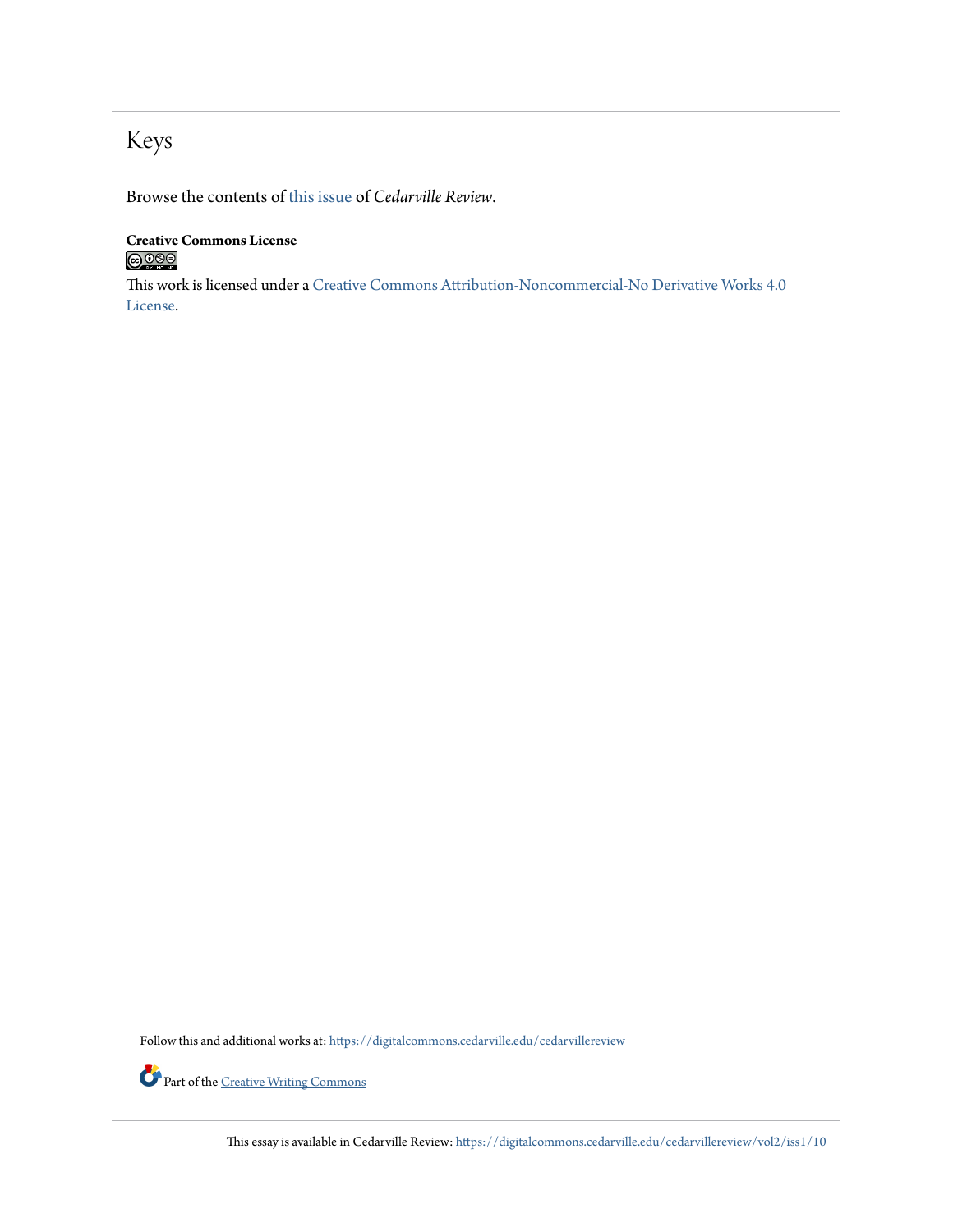### **Keys**

With increasing alarm, I am beginning to notice how old I am getting. There is a time in the bloom of youth (which some would argue that I am not yet past), when age is of no consequence whatsoever. The profoundest thought pondered on one's birthday is whether that package is really the remote-control car I asked for, or whether it's the skateboard I didn't know I wanted.

I find that now as my birthday approaches, I am riddled with apprehension. As a year slips by me, instead of the care-free thoughts of youth, I ponder questions of my meaning and my purpose. "What are your goals?" I ask myself. I suppose it is really not my questions that bother me, but the blank stares that are my answers.

But all of this is merely background to my real point; the point that I will labor upon until you become disgusted with my rampant cynicism and crawl back to your Candy-Land houses to eat pie and drink tea and think of nothing but how beautiful the sky is and that you would love to go for a walk with the Tin-man.

On my most recent birthday, I received a new key chain. Never-mind the obvious frugality of the purchasers which, of course, did bother me slightly. What really bothered me was the fact that I actually did need a new key chain. It amazed me (much as big explosions or falling buildings do) that the number of my keys had actually outgrown my present key chain. It caused me to reflect upon how uncomfortable my present key chain was. It was large and metallic and if it had ever borne any type of design or message, that was long since worn off. And glancing down at the shiny new leather key chain in my hand, I realized that I really did need a new key chain.

And to be honest, that made me feel extremely old.

I had always noticed growing up that everyone older than me had more keys. As a child, I noticed that the high school boys always had two or sometimes three keys on their chain, which they would spin on their fingers as they walked, so the girls would know that they had a car.

My father had a single key chain with a tremendous amount of keys. He had keys to doors that he wasn't sure even existed anymore. He had a key for the truck, a key for the car, a front door key and a back door key. Side door keys. Keys to lock boxes and safety deposit boxes and boxes of metal under the

page 24 *J. Emerson Kimmel*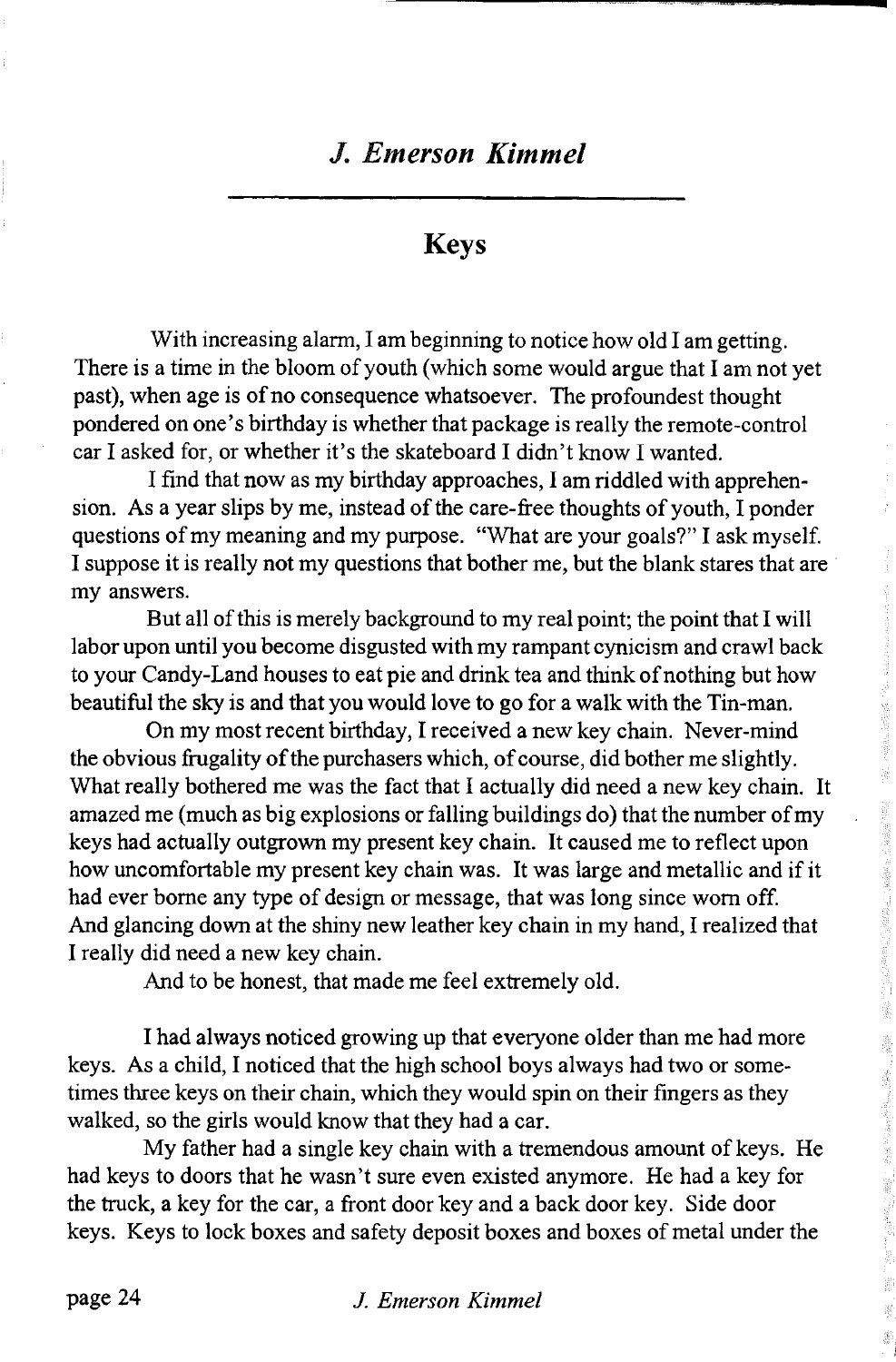bed that my mother always said were fireproof. Keys to his mom's house and keys to my mom's mom's house. Keys to his work and keys to his work truck.

That was just dad. My mom, wise as she is, had split up the number of keys on her chain. Now she had two chains! Her keys were for much the same things as dad's, but her chains also included lots of little keys to jewelry boxes and luggage.

She explained once, "So I only have to take the keys I need." Seems reasonable enough.

If that wasn't enough keys, there is also a bin of ceramic in my house that is entirely devoted to miscellaneous keys. (And, apparently, interesting paper clips.) These are keys whose acceptable use is still hotly debated in my house. Often could be heard conversations such as:

"Honey, I need the keys to so-and-so's house to feed the dog."

"It's up in the bin."

"I know, but which one."

"The copper-ish looking one."

"Honey...They're all copper-ish looking."

"It has tape on the top with their name on it."

It was at this point that my father would take the bin and dump out its entire contents onto the floor or the table and start rummaging through the nameless keys and interesting paper clips.

"Alright, there are four like that."

Now, my mother being a somewhat short-tempered woman, would stomp her way into the living room, grab what to me seemed like the first key she came to, thrust it into my father's hand and say,

"Here, now was that so hard."

My father would grudgingly put all the keys and interesting paper clips back into the bin and go to so-and-so's and, hopefully, enter and feed the dogs.

The most amazing key memory that I could share with you is that of my grand-pop Charlie. He was, to the best of my knowledge, an engineer of some sort. During the war, he helped construct airstrips in Iceland. Maybe not as illustrious as storming the beach at Normandy, but a whole lot less dangerous too.

Grand-pop Charlie was also an avid golfer. And not just your average run-of-the-mill, "I can swing a club and hit a ball" golfer either. A good golfer; the kind that has a rack full of golfing trophies and memberships to country clubs around the state. That kind of golfer.

Charlie did not just have a key ring or two. He did not just have a bin to throw keys into. No, my grand-pop Charlie had a whole rack devoted exclusively to keys! As I remember it, there were 7 pegs on the rack, each of which held two or more separate key rings, all full of keys. Key rings from all over; Pizza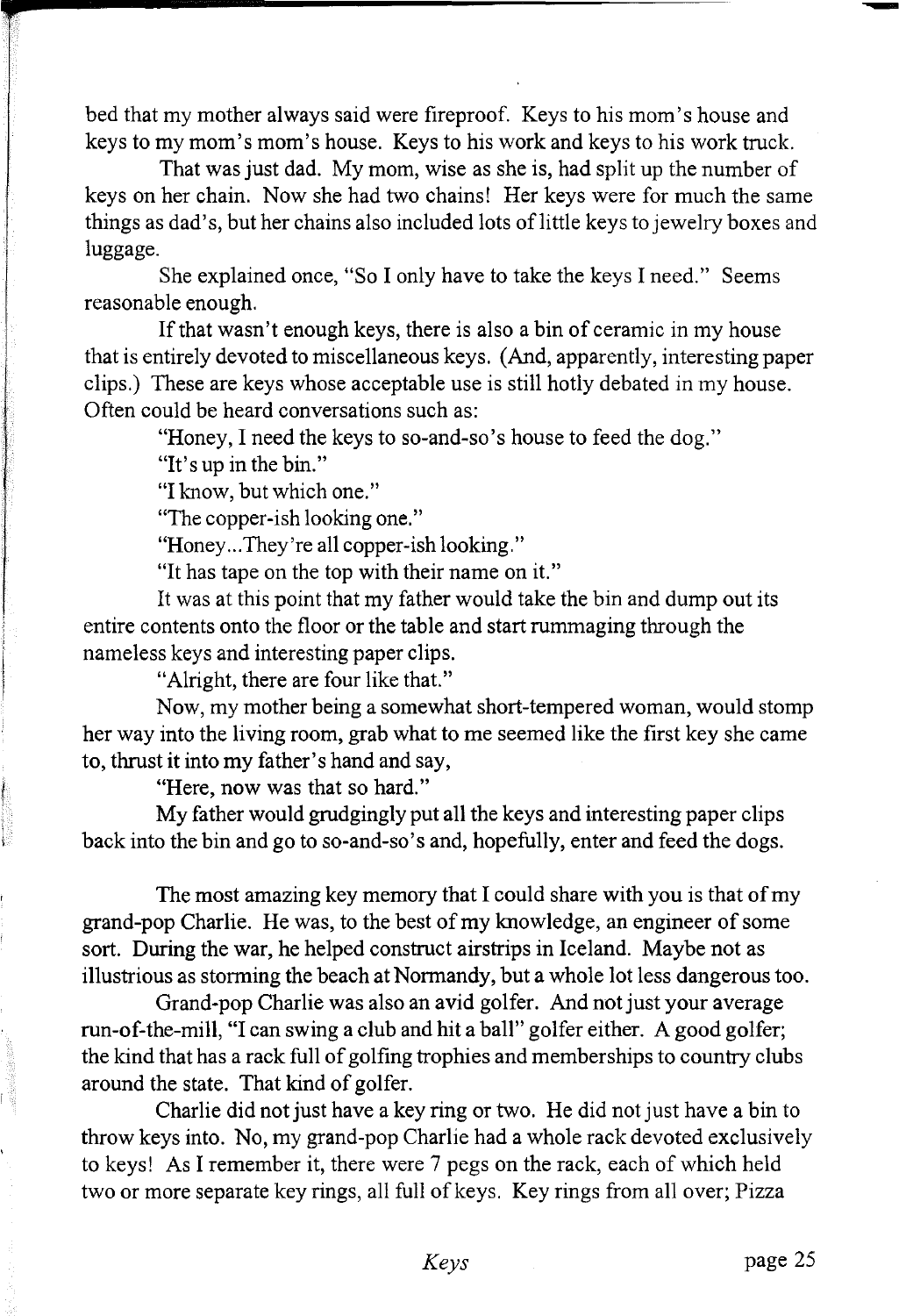Hut, golf clubs, banks, real estate agents, engineering conventions. If ever there were a monument to man's involvement in his world, I think it would be my grand-pop Charlie's rack of keys in bronze, right beside the flag that flew at Fort McHenry in the Smithsonian.

So, on my birthday, as I pulled my old ring of keys out of my pocket, I was reminded of all these things. The Pizza Hut key chain was now mine, and I had practically filled it up. I had keys to three different cars, a house key, a dorm key, a work key and bike lock key. And I was only turning 21!

So it was in this way that I realized that the older I've become, the more keys I have gotten. And the more keys I have gotten, the more responsibility I have gotten. When I was a child and all I had was a house key, my responsibilities were easy. Come home, unlock'the door, come inside. It doesn't get much simpler.

But now look at me. I take care of three different cars. I take care of the house sometimes. I take care of my dorm room at college. I take care at work that things don't get stolen. I take care of my bike. Each of these had become my responsibilities. Not because of the keys themselves; the keys are just the proof of my importance. No, the responsibility came strictly with age and maturity.

Then my thoughts turned to my parents, who, from the looks of their key chains, juggled an amazing amount of responsibility. They were even responsible for things they weren't even sure they had keys for. And yet they did it and did it well, because they were older and more mature. All these responsibilities weren't theirs at my age. No, when they were my age, they probably had the same amount of keys as me. But now, since they are 25 years older then me, they have accumulated quite a stash of keys (not to mention interesting paper clips).

And my grand-pop, whose preponderance of keys would crack even the hardest skeptic, already had on his wall a monument to the life he has lived and the responsibilities he has held. Each one of those keys was one facet of a man's life whose span was well over the allotted three score and 10. A man who fathered five children and had eight grandchildren and, to date, one great-grand child named Hannah (who is as cute as an Egyptian peanut).

These were my thoughts as I made the ceremonial key transfer from my old ring to my new ring. I imagined my ring becoming more full as the years progressed. I imagined a wife and a house and kids and grand-kids and greatgrand-kids and a couple of cars and a safety deposit box and bin for my keys and a rack for my keys and couple of metal boxes under the bed that my wife swears are fireproof and maybe a club membership at the country club if it ever becomes